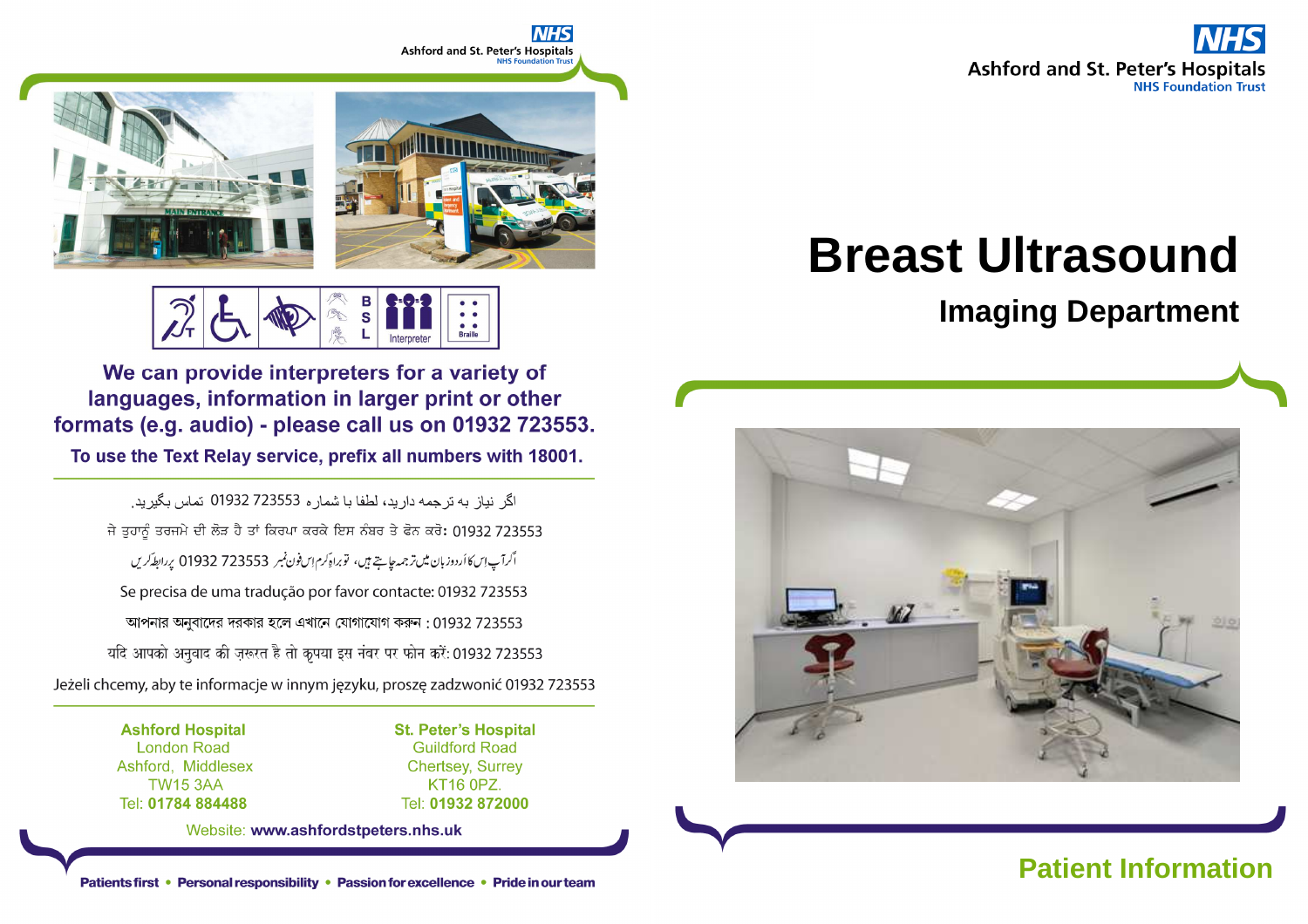#### **Further Information**

 We endeavour to provide an excellent service at all times, but should you have any concerns please, in the first instance, raise these with the Matron, Senior Nurse or Manager on duty.

 If they cannot resolve your concern, please contact our Patient Experience Team on 01932 723553 or email **asp-tr.patient.advice@nhs.net**. If you remain concerned, the team can also advise upon how to make a formal complaint.

**Author:** Dr Jane Hibbert **Department:** Imaging**Version:** 4 **Published:** Mar 2018 **Review:** Mar 2020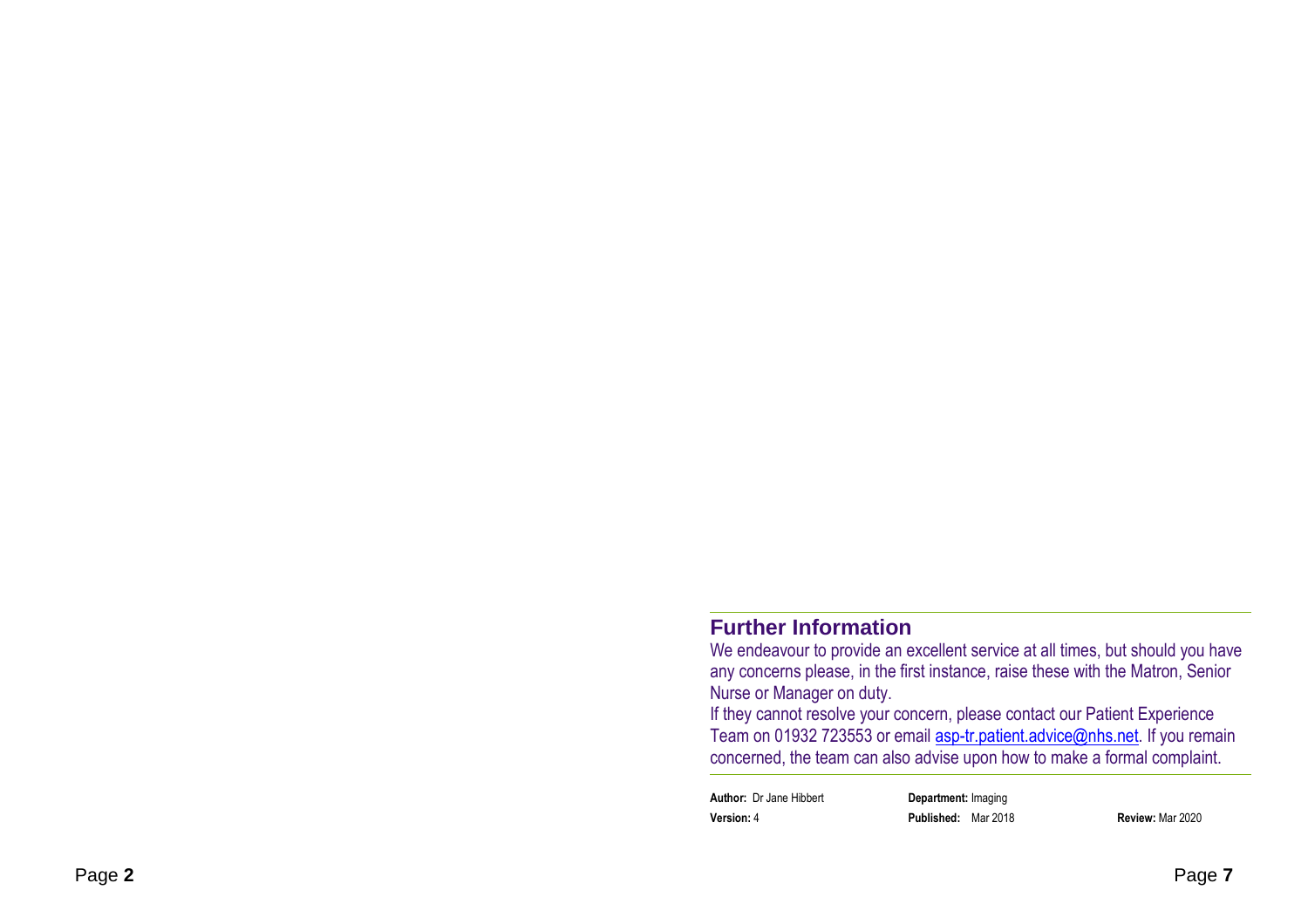#### **What is an Ultrasound Scan of the breast?**

Ultrasound imaging uses high frequency sound waves to produce a picture of the internal structures of the breast. A small handheld probe is pressed gently against the skin surface. It both generates inaudible sound waves and detects any echoes reflected back off the surfaces and tissue boundaries within the breast. From these reflected sound waves the computer generates a real time picture which is displayed on the monitor.

The probe is moved across the skin to view the breast from different angles.

Breast ultrasound is used to help clarify breast abnormalities felt by a doctor during a physical examination and to characterize potential abnormalities identified on mammography.

Ultrasound is particularly good at determining if a lump is solid (which may be a non-cancerous lump or a cancerous tumour) or fluid-filled (such as a benign cyst).

Ultrasound is also used to guide aspiration or biopsy of a lump.